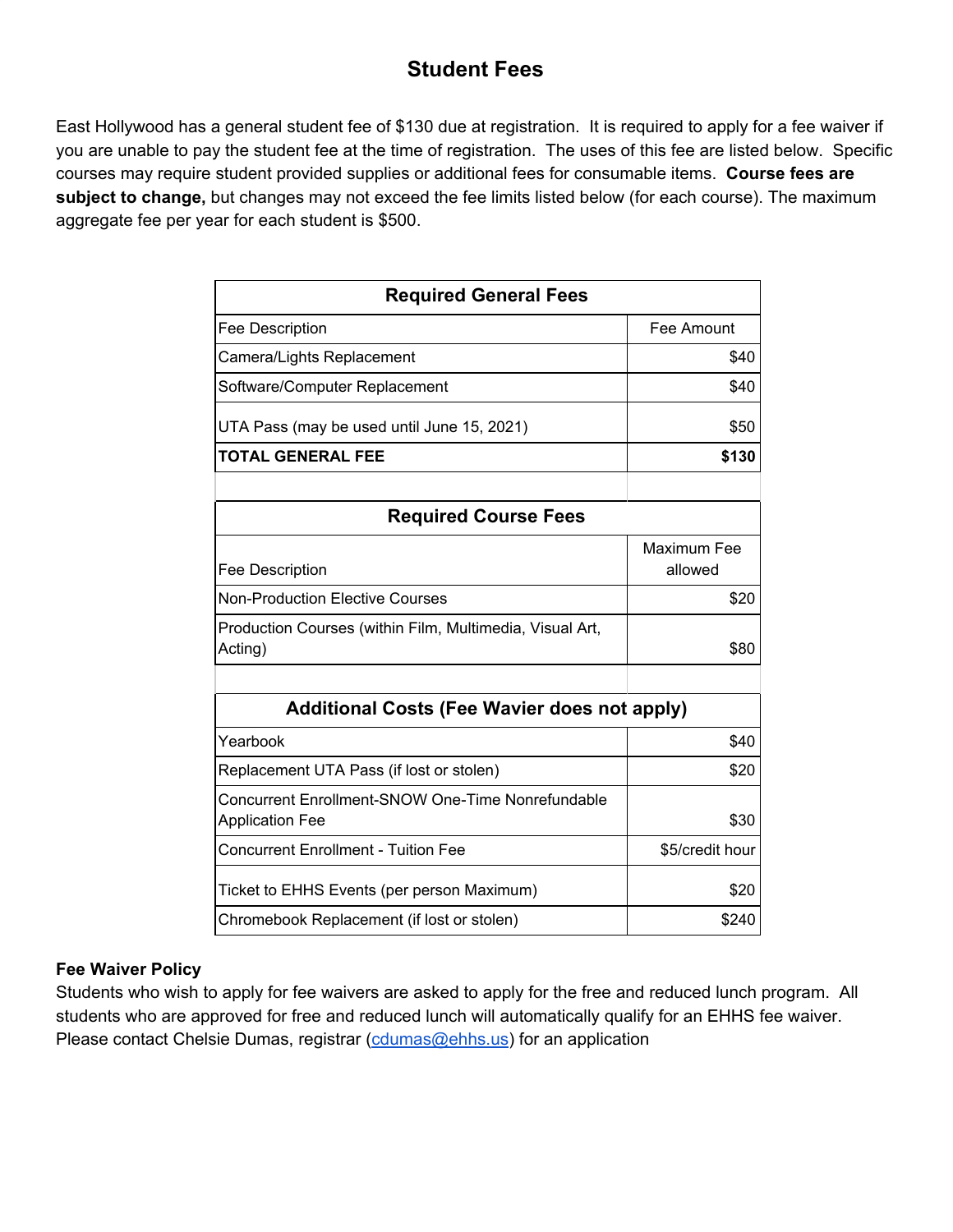| 2020-2021 Class Fee Schedule                   |     |                                                                                                                                                                                                                                  |  |
|------------------------------------------------|-----|----------------------------------------------------------------------------------------------------------------------------------------------------------------------------------------------------------------------------------|--|
| <b>Class</b>                                   | Fee | <b>Spending Plan</b>                                                                                                                                                                                                             |  |
| <b>Social Studies</b>                          |     |                                                                                                                                                                                                                                  |  |
| Anthopology                                    |     | \$10 Anthropology lab supplies                                                                                                                                                                                                   |  |
| <b>Science</b>                                 |     |                                                                                                                                                                                                                                  |  |
| Biology                                        |     | \$20 Field Trip - transportation, admissions. Lab Supplies                                                                                                                                                                       |  |
| Chemistry                                      |     | Office Supplies - Binder, constuction paper, rulers, etc. Chemical<br>\$20   supplies: glassware, chemicals, equipment.                                                                                                          |  |
| Earth Systems                                  |     | Office Supplies-Binder, Posterboard, Construction paper, markers,<br>\$10 etc. Fieldtrip - transportation, admission                                                                                                             |  |
| <b>Environmental Science</b>                   |     | Office Supplies-Binder, Posterboard, Construction paper, markers,<br>\$10 etc. Fieldtrip - transportation, admission                                                                                                             |  |
| Geology                                        |     | Office Supplies - Binder, constuction paper, scissors, etc. Geology:<br>\$20 Rock and Fossil Kits. Fieldtrip - transportation, admission                                                                                         |  |
| Marine Biology                                 |     | \$20 Field Trip - transportation, admissions. Lab Supplies                                                                                                                                                                       |  |
| Zoology                                        |     | \$20 Field Trip - transportation, admissions. Lab Supplies                                                                                                                                                                       |  |
| Art                                            |     |                                                                                                                                                                                                                                  |  |
| <b>Art Foundations</b>                         |     | art paper, brushes, paint, color pencils, graphite powder, scratch art<br>\$20 paper, miscellaneous art supplies, possible fieldtrips                                                                                            |  |
| Intro to Drawing                               |     | sketch books, drawing pencils, graphite powder, choral and paper,<br>\$20 erasers, possible fieldtrips                                                                                                                           |  |
| Sculpture                                      |     | \$50   1-2 bags of clay, glaze, misc. tools, use of the kiln, possible fieldtrips                                                                                                                                                |  |
| <b>Advanced Art</b>                            |     | paper/canvas, brushes, paint, color pencils, erasers, miscellaneous art<br>\$20 supplies, fieldtrip-transportation, admission.                                                                                                   |  |
| Digital Photography                            |     | use of photoshop, possible fieldtrips camera maintenance: repairs,<br>\$20 batteries lens caps and memory cards when needed                                                                                                      |  |
| <b>Drawing Colored Pencil</b>                  |     | sketch bookes, colored pencils, erasers, blending supplies, possible<br>\$25 fieldtrips                                                                                                                                          |  |
| Video and Installation Art (Commercial<br>Art) |     | Use of Final Cut Pro, Notebooks, Refreshements for Art Show,<br>carmera maintenance, lens caps and memory cards when needed,<br>blank DVDs, Miscellaneous art supplies when needed, fieldtrip-<br>\$20 transportation, admission |  |
| <b>Watercolor Painting</b>                     |     | watercolor paints, watercolor paper, graphite powder, brushes, mixing<br>pallets, watercolor special effects/techniques supplies, possible<br>\$50 fieldtrips                                                                    |  |
| Drawing: Protrait & Anatomy                    |     | sketch books, drawing pencils, graphite powder, choral and paper,<br>\$20 erasers, possible field trips                                                                                                                          |  |
| Oil Painting                                   |     | Oil paints, brushes, art paper, canvas, paint brushes, plastic wrap,<br>mixing pallets, artist paint thinner and cleaning supplies, possible<br>\$50 fieldtrips                                                                  |  |